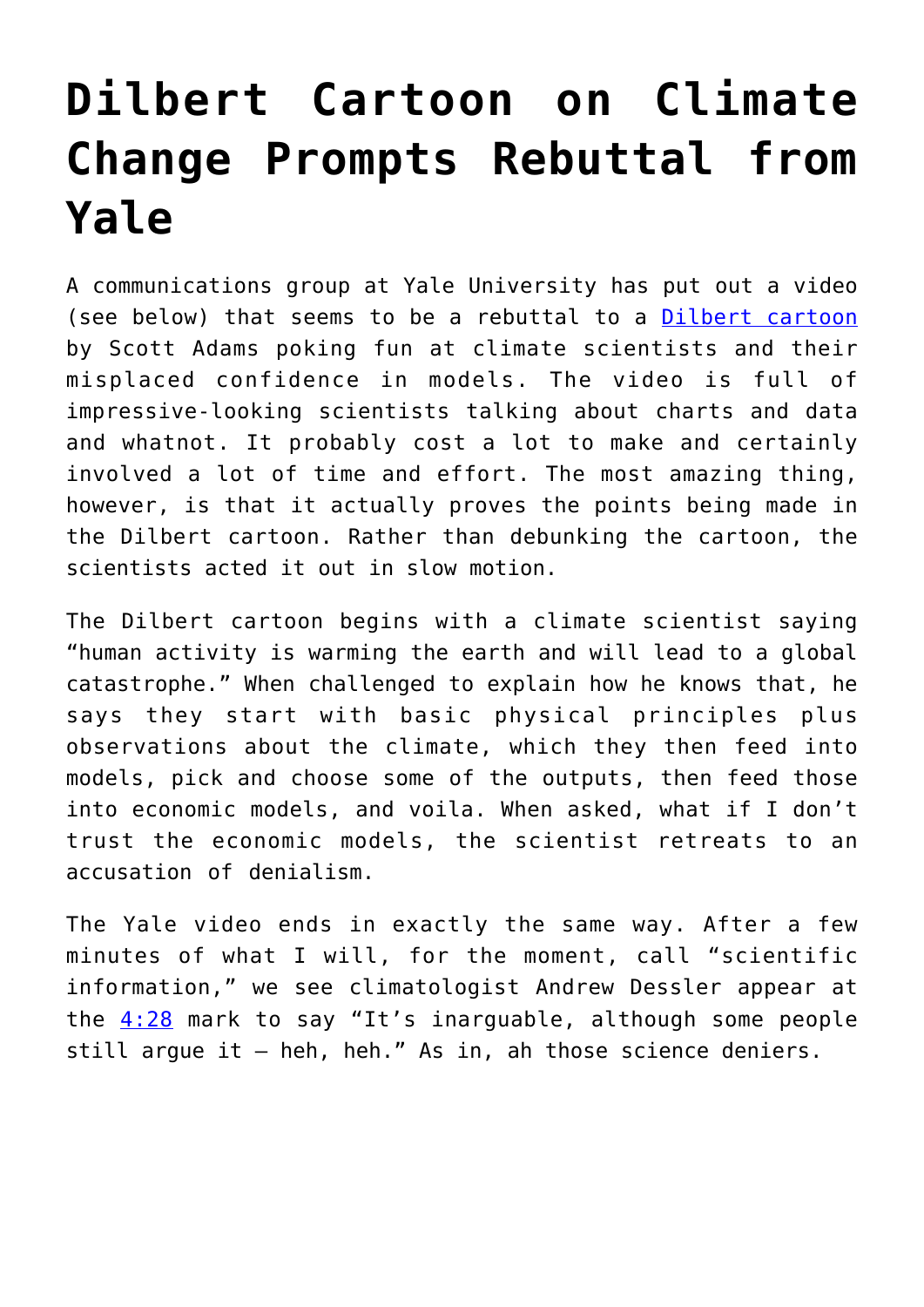What exactly is "inarguable"? By selective editing we are led to believe that everything said in the video is based on multiple independent lines of evidence carrying such overwhelming force that no rational observer could dispute it. Fine, let's go to the [2:38](https://youtu.be/ZY-pO_zTVvU?t=158) mark and watch someone named Sarah Myhre tell us what this inarguable science says.

*"It's irrefutable evidence that there are major consequences that come with climate warming, and that we take these Earth systems to be very stable, we take them for granted, and they're not stable, they're deeply unstable when you perturb the carbon system in the atmosphere."*

How does she know this? From models of course. These claims are not rooted in observations but in examining the entrails of model projections. But she has to pick and choose her models because they don't all say what she claims they say. [Some](http://www.sciencemag.org/news/2016/05/earth-s-climate-may-not-warm-quickly-expected-suggest-new-cloud-studies) models show [very little sensitivity](https://link.springer.com/article/10.1007/s00382-014-2342-y) to greenhouse gases. If we put [the](http://www.worldscientific.com/doi/abs/10.1142/S2010007817500063) low-sensitivity results into economic models the [results](http://www.worldscientific.com/doi/abs/10.1142/S2010007817500063) show that the economic impacts of warming are very low and possible even negative (i.e. a net benefit). And the section of the **IPCC** report that talks about the consequences of warming says:

*For most economic sectors, the impact of climate change will*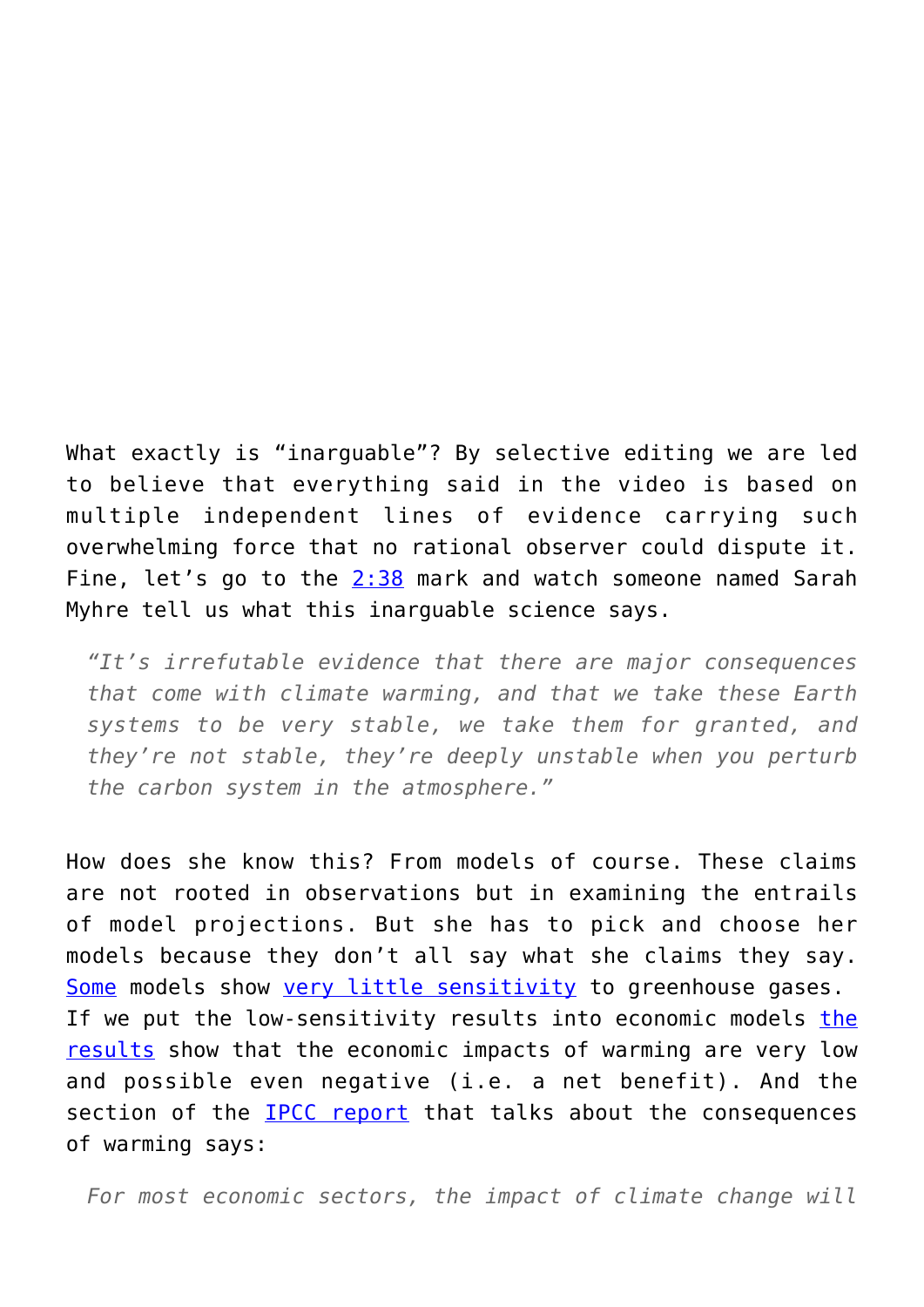*be small relative to the impacts of other drivers (medium evidence, high agreement). Changes in population, age, income, technology, relative prices, lifestyle, regulation, governance, and many other aspects of socioeconomic development will have an impact on the supply and demand of economic goods and services that is large relative to the impact of climate change.*

It goes on to show (Figure 10-1) that at low levels of warming the net economic effects are zero or positive. As to the climate being "deeply unstable" there's hardly any point trying to debate that since these are not well-defined scientific words, but simple reflection on human experience will tell you that the climate system is pretty stable, at least on decadal and century time scales. The main thing to note is that she is claiming that changes to atmospheric  $CO<sub>2</sub>$ levels have big warming effects on the climate and will cause a global catastrophe. And the only way she knows this is from looking at the outputs of models and ignoring the ones that look wrong to her. Granted she isn't bald and doesn't have a little beard, but otherwise she is almost verbatim the scientist in the cartoon.

Much of what she says in the video is unsubstantiated and sloppy. For instance she talks  $(2:14)$  $(2:14)$  $(2:14)$  about paleoclimatic indicators like tree rings, ice cores and sediment cores as if they are handy records of past climate conditions without [acknowledging](http://www.jstor.org/stable/23024808) [any](http://www.econ.ohio-state.edu/jhm/AGW/Thompson6/Thompson6Calib.pdf) [of the](http://www.pnas.org/content/106/6/E10.full) [known](http://climateaudit.files.wordpress.com/2009/12/mcintyre-grl-2005.pdf) [problems](https://climateaudit.org/2006/06/22/nas-panel-report/) [extracting](https://climateaudit.org/2009/09/03/kaufmann-and-upside-down-mann/) climate information from such noisy sources.

Her most telling comment was the Freudian slip at  $1:06$  when she says "There is incredible agreement about the drivers of climate science." What she meant (and quickly corrected herself to say) was "climate *change*." But her comment is revealing as regards the [incredible agreement—i.e. groupthink](https://judithcurry.com/2017/01/03/jc-in-transition/) –that drives climate science, and the [individuals](https://climateaudit.org/2011/05/23/climategate-documents-confirm-wegmans-hypothesis/) who do the driving. Myhre's Freudian slip comes right after a clip in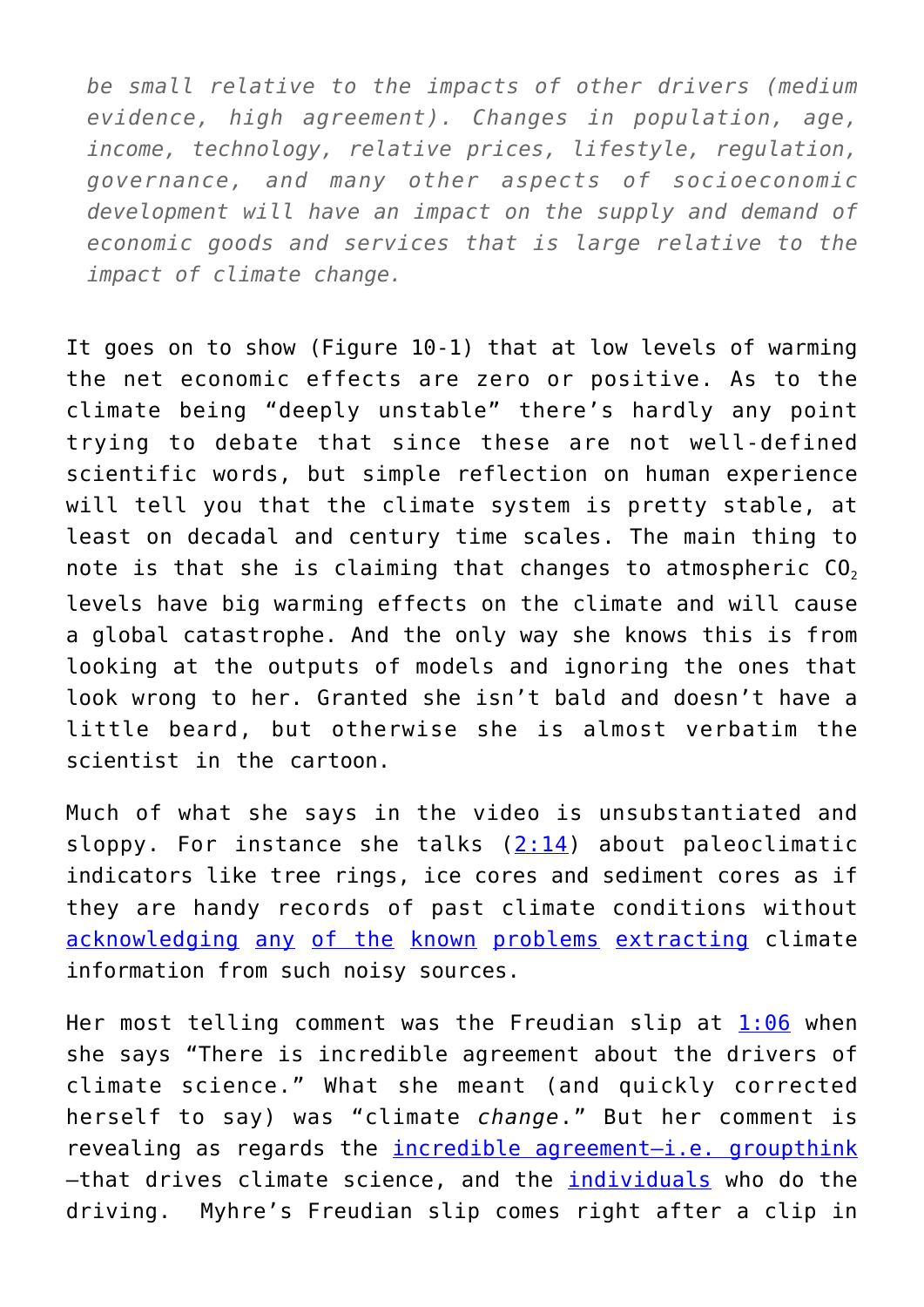which Michael Mann emphatically declares that there are dozens of lines of evidence that all come together, "telling us the same thing," adding "that's how science works." Really? The lines of evidence regarding climate do not all lead to one uniform point of view, nor is that how science works. If that's how science worked there would be no need for research. But that's how activists see it, and that's the view they impose to drive climate science along in service of the activist agenda. As Dr. Myhre herself wrote in a [recent op-ed](https://www.theguardian.com/environment/climate-consensus-97-per-cent/2016/may/19/climate-scientists-mourning-earths-losses-should-make-their-voices-heard?CMP=twt_a-environment_b-gdneco):

*Our job is not to objectively document the decline of Earth's biodiversity and humanity, so what does scientific leadership look like in this hot, dangerous world? We don't need to all agree with each other – dissent is a healthy component of the scientific community. But, we do need to summon our voices and start shouting from rooftops: "We have options", "We don't have to settle for cataclysm".*

Got that? The job of scientists is not objectively to gather and present evidence, but to impose an alarmist view and yell it from the rooftops. At least according to Sarah Myhre, Ph.D..

The video opens with a straw man argument: climate science is all just made up in computer models about the future, and it's all just based on simulations. This is then refuted, rather easily, with clips of scientists listing some of the many observational data sets that exist. Whoopee. That wasn't even the point of the Dilbert cartoon, it was just a straw man made up by the interviewer. Then, in the process of presenting responses, the video flits back and forth between lists of observational evidence and statements that are based on the outputs of models, as if the former prove the latter. For instance, when Myhre says  $(2:45-2:55)$  that the climate systems is "deeply unstable" to perturbations in the carbon "system" (I assume she meant cycle) the video then cuts to Andrew Dessler  $(2:55)$  $(2:55)$  talking about satellite measurements, back to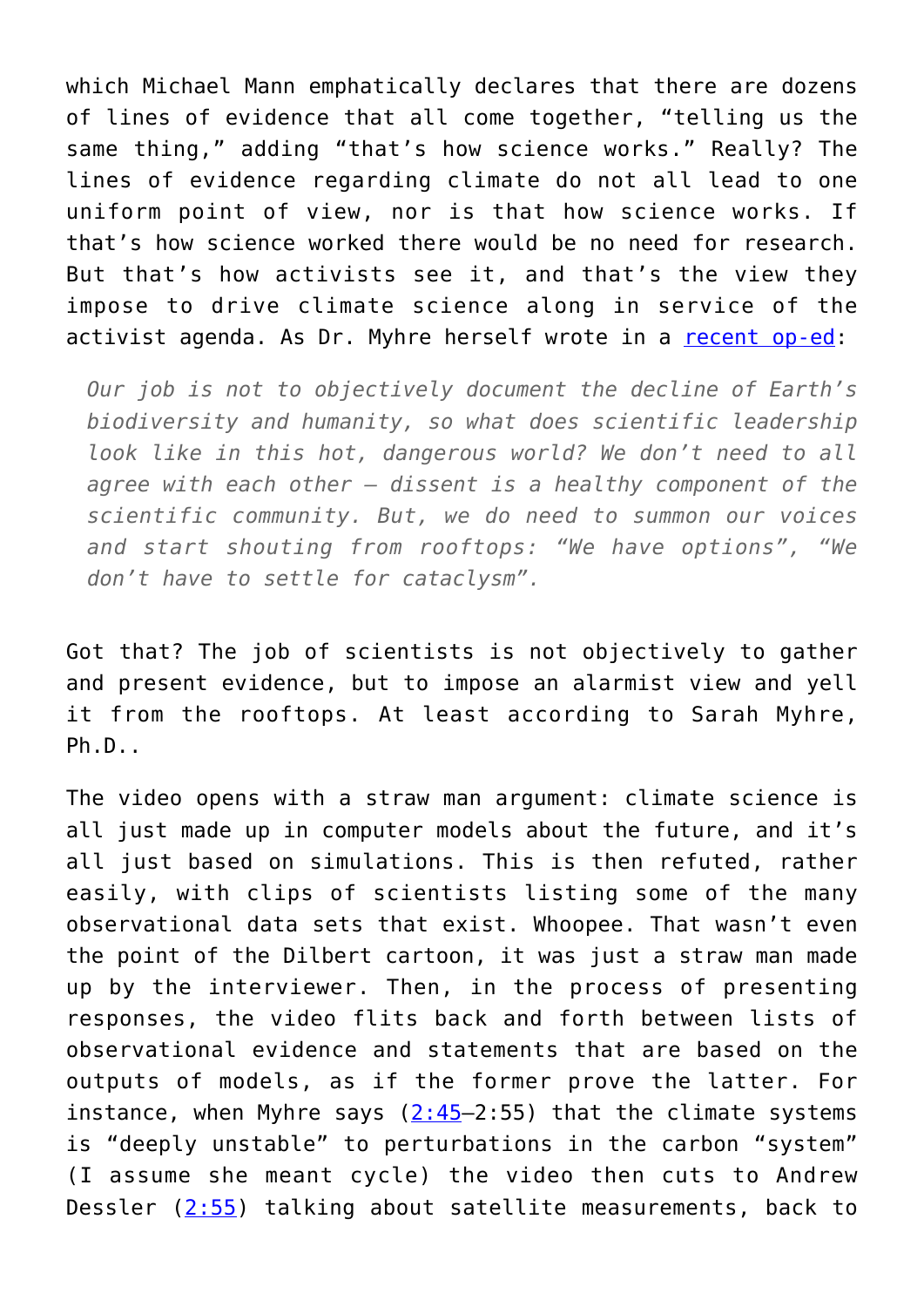Myhre on paleo indicators, then to Carl Mears and Dessler  $(3:11)$  $(3:11)$  talking about sea ice trends. None of those citations support Myhre's claims about instability, but the selective editing creates the impression that they do.

Another example is a sequence starting at  $1:14$  and going to about 2:06, in which various speakers lists different data sets, glossing over different spatial and time scales, measurement systems, etc. Then an assertion is slipped in at [2:07](https://youtu.be/ZY-pO_zTVvU?t=127) by Ben Santer to the effect that the observed warming can't be explained by natural causes. Then back to Myhre listing paleoclimate indicators and Mann describing boreholes. The impression created is that all these data types prove the attribution claim made by Santer. But they do no such thing. The data sets only record changes: claims about the mechanism behind them are based on modeling work, namely when climate models can't simulate  $20<sup>th</sup>$  century warming without incorporating greenhouse gas forcing.

So in a sense, the video doesn't even refute the straw man it set up. It's not that climate science consists only of models: obviously there are observations too. But all the *attribution claims* about the climatic effects of greenhouse gases are based on models. If the scientists being interviewed had any evidence otherwise, they didn't present any.

Now suppose that they are correct in their assertion that all the lines of evidence agree. All the data sets, in Mann's words, are telling us the same thing. In that case, looking at one is as good as looking at any of the others.

Ignore for a moment the selective focus on declining Arctic sea ice data while ignoring the [expansion](http://nsidc.org/data/seaice_index/index.html) of Antarctic sea ice. And ignore the strange quotation from Henry Pollock  $(3:23-3:41)$  $(3:23-3:41)$  $(3:23-3:41)$  about how ice doesn't ask any questions or read the newspaper: *it just melts*. Overlaid on his words is a satellite video showing the summer 2016 Arctic sea ice melt. Needless to say, had the filmmaker kept the video running a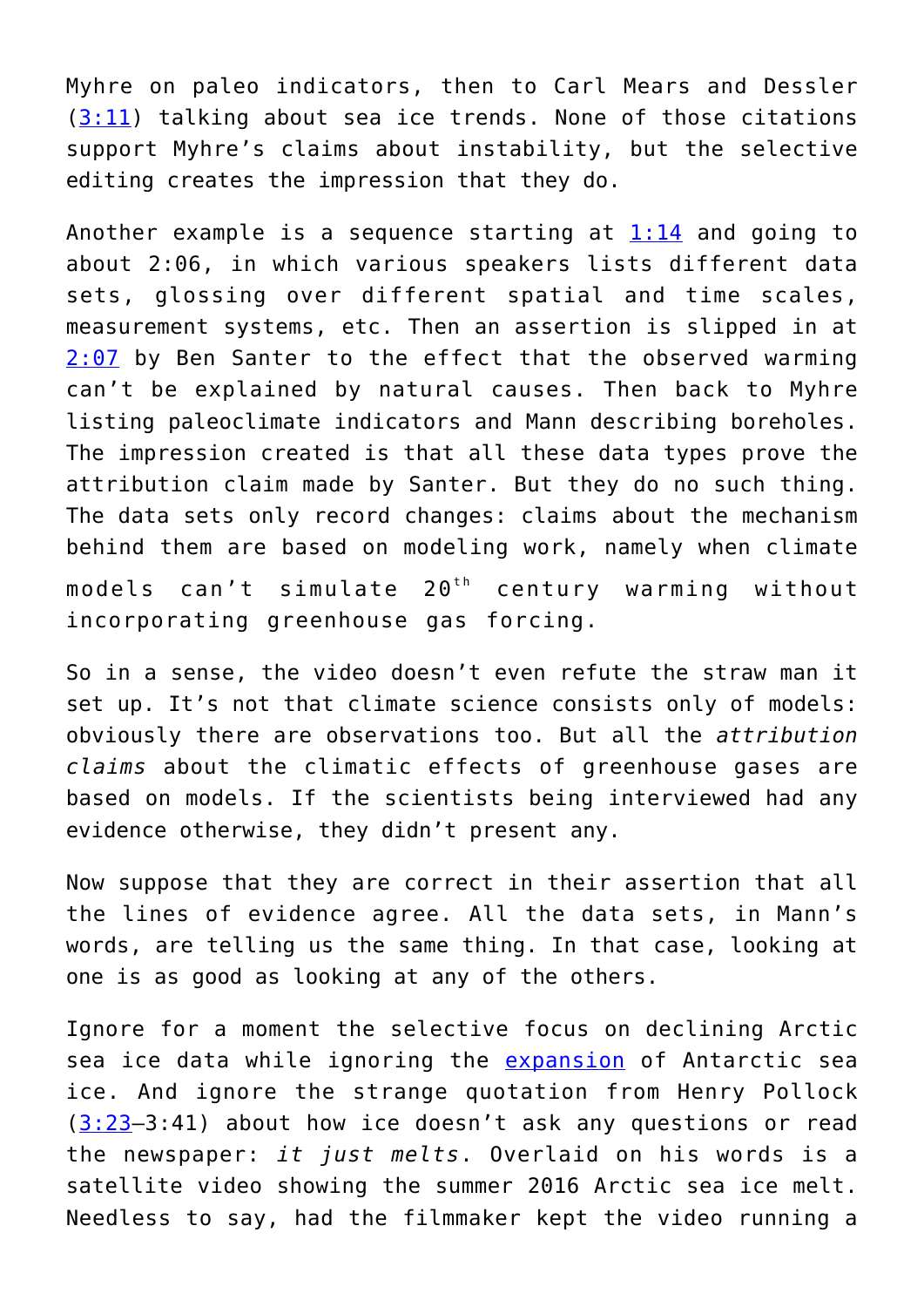few seconds more, into the fall, we'd have seen it re-freeze. Presumably the ice doesn't read or ask questions in the fall either, *it just freezes*. This proves what exactly?

Anyway, back to our assumption that all the data sets agree and say the same thing. And what is it they tell us? Many key data sets indicate that climate models are wrong, and in particular that they overstate the rate of warming, (see [here,](http://www.nature.com/nclimate/journal/v3/n9/abs/nclimate1972.html) [here,](http://www.sciencedirect.com/science/article/pii/S0169207011000604) [here](https://science.house.gov/sites/republicans.science.house.gov/files/documents/HHRG-115-SY-WState-JChristy-20170329.pdf), [here](http://www.tandfonline.com/doi/abs/10.1623/hysj.53.4.671), here, here, here, here, etc.). So according to the uniformity principle so strongly enunciated in the video, all the evidence points in the same direction: the models aren't very good. And by implication, statements made based on the models aren't very reliable.

There's another irony in the video's assertions of uniformity in climate science. At the  $3:55$  mark Michael Mann announces that there's a consensus because independent teams of scientists all come at the problem from different angles and come up with the same answers. He's clearly referring to the model-based inferences about the drivers of climate change. And the models are, indeed, converging to become more and more similar. The problem is that in the process they are becoming [less like the actual climate](http://onlinelibrary.wiley.com/doi/10.1002/grl.50562/full). Oops.

So how did the video do refuting Scott Adams' cartoon? He joked that scientists warning of catastrophe invoke the authority of observational data when they are really making claims based on models. Check. He joked that they ignore on a post hoc basis the models that don't look right to them. Check. He joked that their views presuppose the validity of models that reasonable people could doubt. Check. And he joked that to question any of this will lead to derision and the accusation of being a science denier. Check. In other words, the Yale video sought to rebut Adams' cartoon and ended up being a documentary version of it.

—